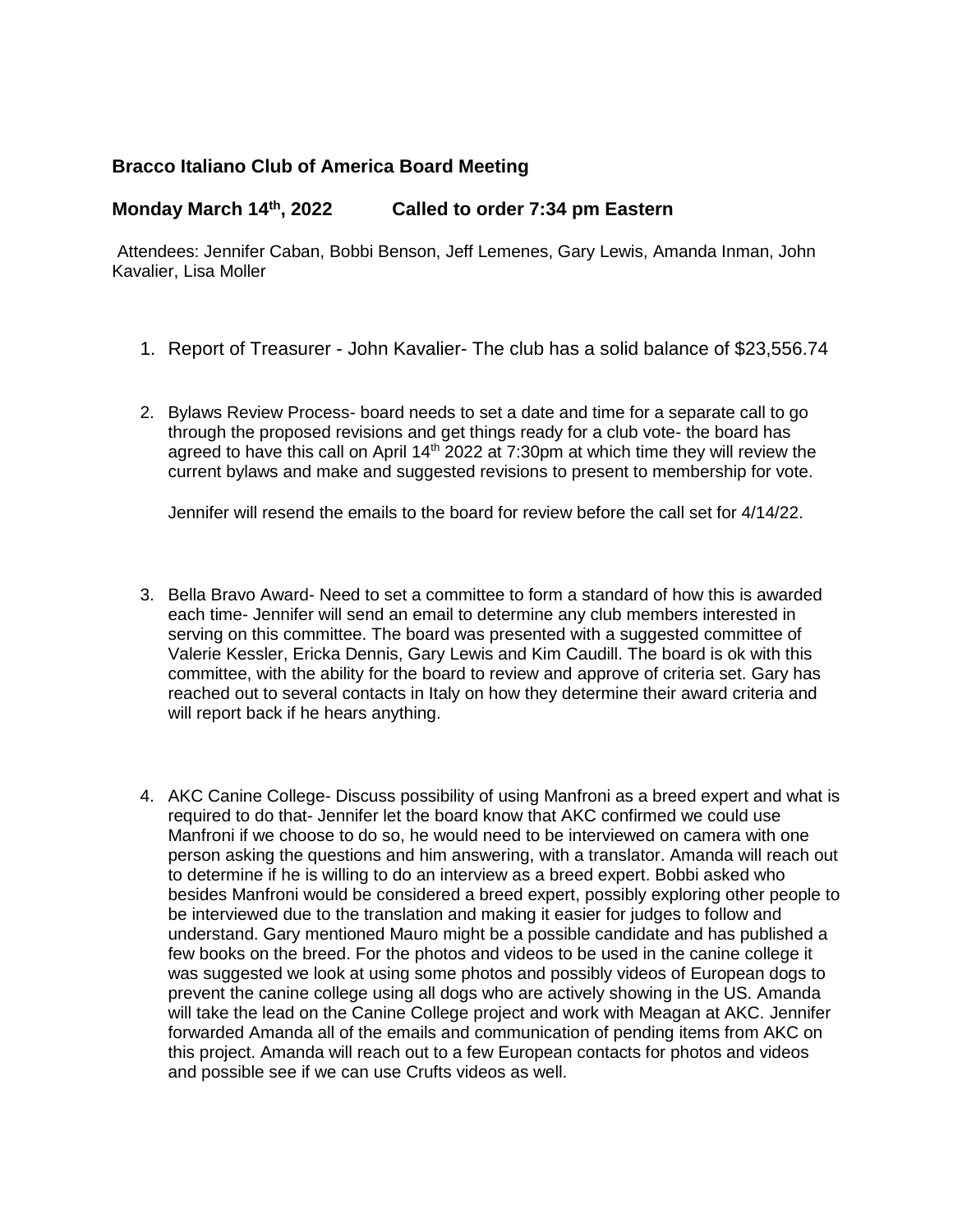- Post call note John sent an email suggesting we look at using Dr. Michele Ivaldi as a breed expert. He is an ENCI judge as well as having attended a US Bracco specialty as a judge in the past and judged Bracchi at Crufts in 2020. The board agreed this was a great resource and John will reach out to determine if he is willing to be interviewed for the Canine College. John and Amanda will coordinate on this item.
- 5. AKC Delegate discussion- item tabled from last call- we need to determine who our potential candidates are as an AKC Delegate. Each breed club has an AKC Delegate. There are 4 in person meetings per year held, 3 in Newark and 1 in Orlando. The delegate position is basically a lobbyist for the breed and the club's wants within AKC. The job of the delegate is to keep up with the changes in rules and regulations and the on goings of AKC. The delegate that the club selects should know their way around the AKC system and have relationships within the AKC. It is important to have a delegate who understands both the show, performance and hunting aspects of the breed. We as a club have the right to assign our delegate. If we have existing judges within the club they are good candidates.

We as a board need to discuss who we have within the club who might be good candidates. To keep the discussion fair we need to look at a list of criteria that we expect from our delegate and develop a "resume" of sorts that we would like to see in this candidate. It was suggested possibly looking at Marilyn Vinson, David Hayek or Lisa Moller. Lisa stated both Marilyn and David are both AKC judges and are respected with AKC folks. We need to think about who knows "the right parties" within AKC to get things accomplished. It was also mentioned that the candidates need to have not only a show background but understand the hunting side of this since a main goal of the club is to promote and protect the dual dog.

Bobbi asked if there was anything on the AKC site which might provide a list of qualifications we can look at to brainstorm candidates. We need to look to have someone in this position who will remain there for a long term.

It was also mentioned that the delegate typically is invited to sit in on the board calls, or at least part of the calls to keep themselves up to date with the business end of the club that they represent.

Bobbi also asked can a delegate represent more than one club at a time, the answer is NO they must only represent one club. That would have to be taken into account if we ask someone who is already a delegate because they would have to step down from their current position to become the BICA delegate.

Old business still to be addressed or new business to be raised:

- 6. Judges Education-raised by Lisa Moller- We have lots of requests coming in from judges, is there a list of approved judges education mentors? In other breeds the committee has an application for becoming a mentor. Amanda had to drop off the call before this question was raised, but at this time Jennifer stated the only judges education presenters were Amanda Inman, Katherine Inman, Marilyn Vinson, and Lisa Moller. We do have others qualified but no one else has raised any interest in becoming a presenter for the club. Jennifer will send a membership list to the board so that we can try to target several regionally spread out mentors and see who would be willing to do seminars.
- 7. Bobbi asked about the hunt club where we will be hosting the National Specialty, now in 2023 and if they are still on board to host us. Lisa confirmed they are still willing to host us in the April 2023 timeframe as selected by the membership vote.